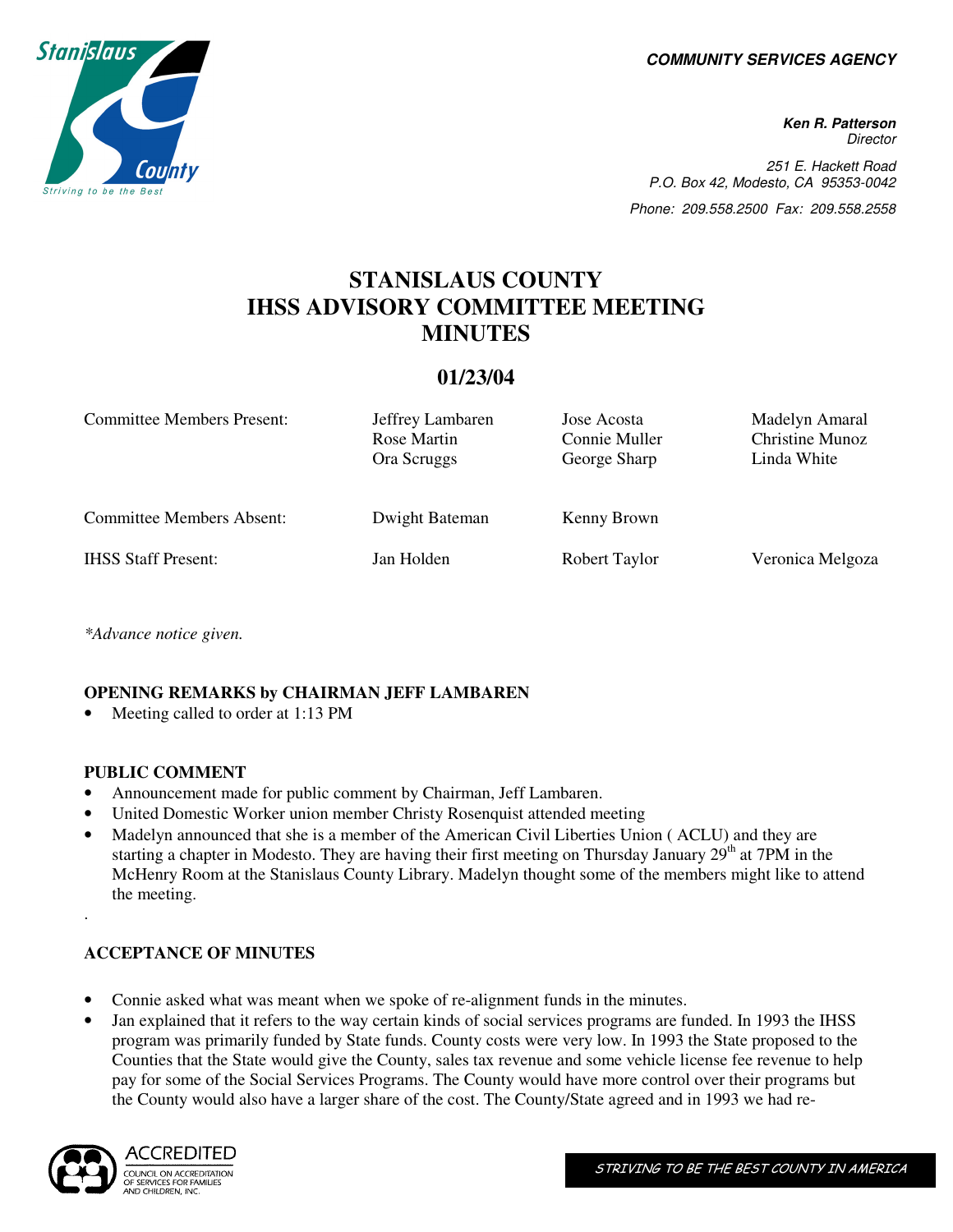alignment money coming into the County to pay for Social Services. There were three trust accounts set up. One was for Social Services which included IHSS, TANF funds etc. One was set up for Public Health and one was set up for Mental Health. Those three trust funds receive a certain percentage of sales tax and vehicle license fee funds and that money is passed on to the County to pay for Social Services, Mental Health Services and Public Health Services in the County. The State is probably about three years in arrears on paying that money to the County.

• January 23, 2004 minutes: Motion M/S/A to accept with no changes.

# **UNION UPDATE**

• Jeff announced that due to a mix up there was no negotiating session held in January. The next meeting is scheduled for February  $9<sup>th</sup>$ .

## **BUDGET UPDATE**

- Jan discussed the handouts, which had budget updates on all Social Services Programs. Included was what the Governor's Administration is proposing in their budget for IHSS. There are significant changes proposed and some are scheduled to take place quickly. They are proposing to eliminate the Residual Program as early as April of this year. They want to do something about funding for the 2003-2004 budget and not wait for the 2004-2005 budget. We have not received anything in writing.
- Madelyn thought a lot of the money came from the Federal Government.
- Jan stated the Residual Program does not included Federal money. That's the main problem the State has with Residual. The Feds have very specific rules regarding the relationships between providers and recipients. They won't participate in the wage rate if the relationship is between a spouse and a recipient, or a parent provider and a minor child recipient. The State has attempted to get waivers for those two particular groups of people. They have not been successful in doing so.
- The State is looking at the Residual Program not being in existence after April.
- The State is talking about October as a time to look at reducing State funding for workers wages and benefits. The State would not participate in anything above minimum wage.
- Also looking at making Employer of Record a County option.
- Also looking at making Advisory Committees, as a County option and the State would no longer fund them.
- Proposing eliminating domestic and related services in shared living situations. If there were two relatives living together they would not pay for those services. Typically right now for able and available spouses they don't pay for those services.

#### • **COMMENTS AB 784**

They have talked about moving the Independent Living Centers (ILC) out from under The Department of Rehabilitation and putting ILC under California Department of Aging. It's still on going, they will have another meeting soon.

#### • **REGISTRY SOFTWARE**

- Jan suggested we have our IT people talk to San Francisco's IT people to see if what they have is compatible with our system. Also if anyone has computer access they can go on line and access registry software sites. You can ask questions, see how the software works and if they are user friendly.
- Christine is going to meet with Calavares County staff and they are going to show her their software program. She will see how their registry program works. She will bring back report on this.
- Christine brought some brochures from Calaveras County on Public Authority, they were passed around to all members.
- Jeff asked if we were thinking of getting the software and turning it over to the current registry organization or were we going to run a parallel registry?